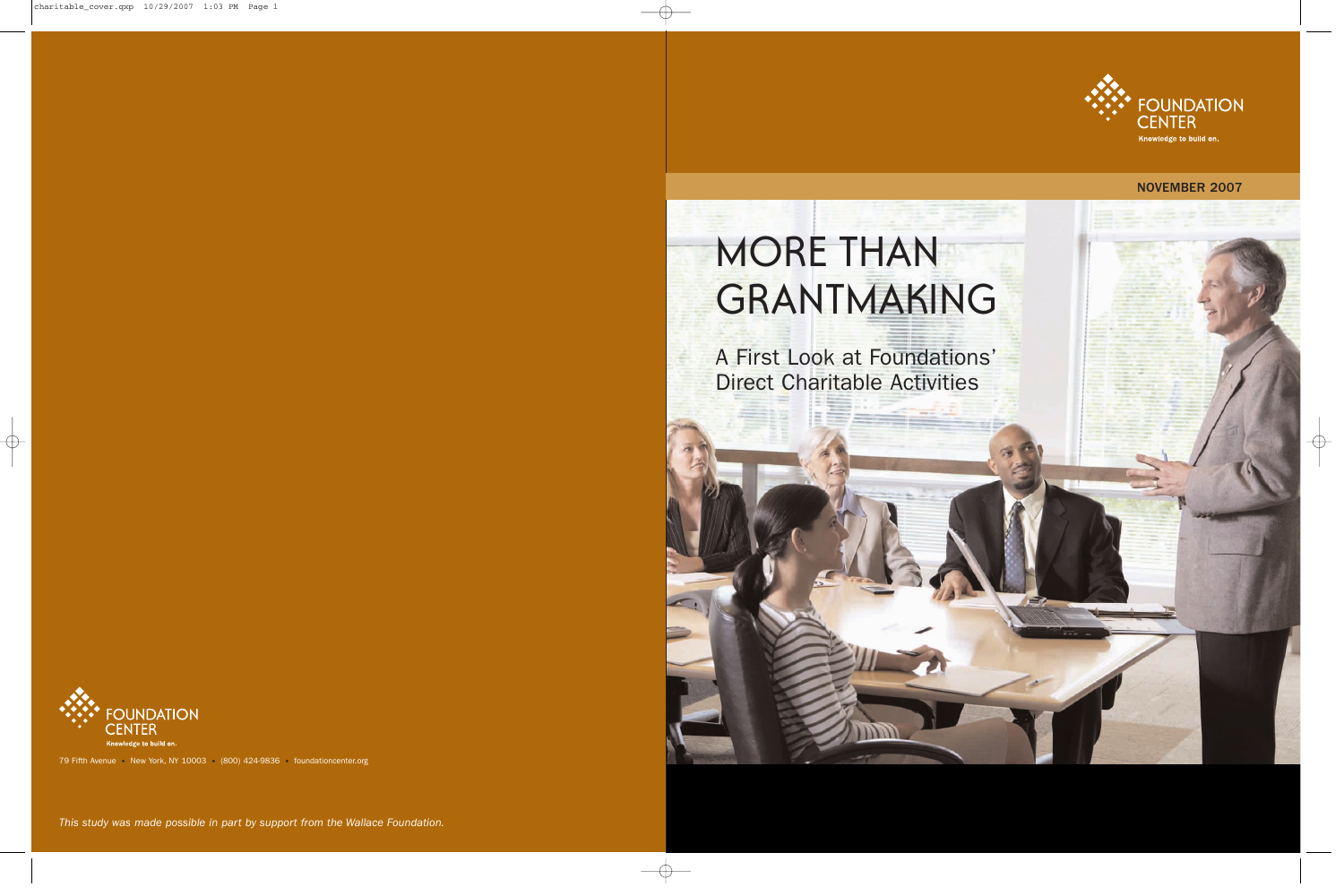#### AUTHORS

Loren Renz \_\_\_\_\_\_\_\_\_\_\_\_\_\_\_ Senior Researcher for Special Projects Rachel Elias \_\_\_\_\_\_\_\_\_\_\_\_\_ Research Associate

#### CONTRIBUTING STAFF

| Lawrence T. McGill   | Senior Vice President for Research                       |
|----------------------|----------------------------------------------------------|
| Teri Maiorca         | Vice President for Communications                        |
| Steven Lawrence      | Senior Director of Research                              |
| Josefina Atienza     | Assistant Director of Research for Special Topic Studies |
| Reina Mukai          | Research Associate                                       |
| Christine Innamorato | <b>Production Manager</b>                                |
| Betty Saronson       | Graphic Designer/Production Associate                    |

#### ACKNOWLEDGMENTS

The Foundation Center wishes to thank the more than 900 foundations that participated in its 2007 *Foundation Giving Forecast* survey, which included a subsection on foundations' direct charitable activities. They provided key information on trends and patterns of these nongrantmaking activities not otherwise available. For their incisive comments on a draft of the direct charitable activities questionnaire, we also thank Elizabeth T. Boris, Center on Nonprofits and Philanthropy, Urban Institute; Melissa Ludlum, IRS-Statistics of Income Division; and La June Montgomery-Talley, W. K. Kellogg Foundation.

*More Than Grantmaking: A First Look at Foundations' Direct Charitable Activities* is issued under the auspices of the Foundation Center's Research Institute initiative, one of four program initiatives supported by the Center's five-year, 50th Anniversary Campaign. For more information about the Campaign, including a complete list of Campaign donors, visit: www.foundationcenter.org/fundfc/50th\_campaign.html.

The Research Institute initiative is funded in part by The Wallace Foundation, which seeks to support and share effective ideas and practices that expand learning and enrichment opportunities for all people. Its three current objectives are:

- ◆ Strengthen education leadership to improve student achievement
- ◆ Enhance out-of-school learning opportunities
- ◆ Expand participation in arts and culture.

For more information and research on these and other related topics, please visit the Knowledge Center at www.wallacefoundation.org.

#### ABOUT THE FOUNDATION CENTER

*The Foundation Center's mission is to strengthen the nonprofit sector by advancing knowledge about U.S. philanthropy.*

Established in 1956, and today supported by more than 600 foundations, the Foundation Center is the nation's leading authority on philanthropy, connecting nonprofits and the grantmakers supporting them to tools they can use and information they can trust. The Center maintains the most comprehensive database on U.S. grantmakers and their grants—a robust, accessible knowledge bank for the sector. It also conducts research on trends in foundation growth, giving, and practice offers education and training programs designed to advance philanthropy at every level. The Center's web site receives more than 47,000 visits each day, and thousands of people gain access to free resources in its five regional library/learning centers and its national network of more than 340 Cooperating Collections. For more information, please visit foundationcenter.org or call (212) 620-4230.

Download *More Than Grantmaking: A First Look at Foundations' Direct Charitable Activities* at foundationcenter.org/gainknowledge/research/specialtrends.

For more information contact Loren Renz at (212) 620-4230 or lr@foundationcenter.org.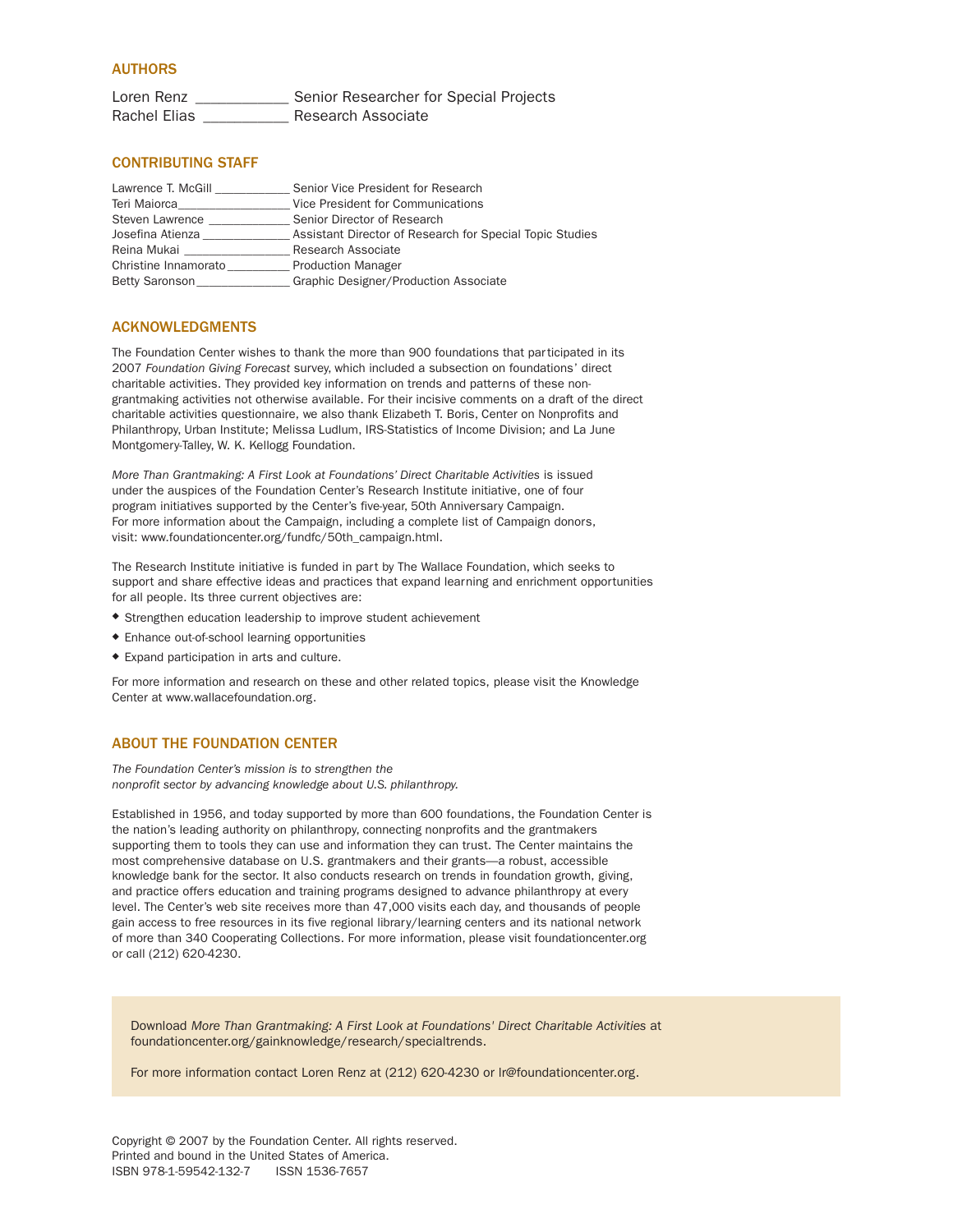## **MORE THAN GRANTMAKING**

## A First Look at Foundations' Direct Charitable Activities

### Introduction

Historically, foundations have been known for their grantmaking programs. In fact, the language used in the 1969 Tax Reform Act, which imposed a payout minimum for private foundations for the first time and introduced reporting requirements along with other regulations, was based on the assumption that almost all foundations would use grantmaking as their main or only means of making charitable distributions.<sup>1</sup>

Even then, however, a number of foundations engaged in what the 1969 regulations defined as "direct charitable activities" to accomplish their missions. For example, some foundations provided technical assistance to grantees as a way of ensuring greater impact, while others operated fullscale research programs to inform public policy.

Although anecdotal evidence suggests that these non-grantmaking charitable activities have been growing, they are difficult to track, owing to limitations in the primary source document for such information, the IRS Form 990-PF. This report presents findings from a survey in early 2007 of more than 900 foundations ranked among the top 3,000 in terms of total giving as of 2005. The survey sheds light on the extent and nature of foundations' involvement in direct charitable activities (referred to occasionally as "DCAs" in the text), the impact of these programs on foundations' administrative expenses, and changes in the use of this practice in recent years.

This report focuses mainly on independent and family foundations, which represent a large majority of survey respondents and foundations with DCAs.

## Key Findings

| One quarter of surveyed* independent and family<br>foundations conduct direct charitable programs<br>and activities.                                                                                                                                                                                      | Page 2 |
|-----------------------------------------------------------------------------------------------------------------------------------------------------------------------------------------------------------------------------------------------------------------------------------------------------------|--------|
| Larger foundations are far more likely to conduct<br>direct charitable activities; indeed, fully half of<br>surveyed foundations that make grants of<br>\$10 million or more report such activities.                                                                                                      | Page 2 |
| Foundations engage in three main types of DCAs:<br>convening conferences, providing technical<br>assistance, and supporting staff service on advisory<br>boards of other charities.                                                                                                                       | Page 3 |
| Foundations conduct direct charitable programs<br>mainly to promote organizational and field-wide<br>effectiveness, with an emphasis on building capacity<br>and encouraging knowledge sharing among<br>grantees, promoting grantmaker collaborations, and<br>advancing knowledge about a specific field. | Page 4 |
| Three-fifths of independent and family foundations<br>involved in DCAs increased their levels over the past<br>five years, and three-fourths believe that this<br>practice is becoming more widespread.                                                                                                   | Page 5 |
| Spending by independent and family foundations for<br>DCAs ranges from a small fraction of their overall<br>charitable administrative expenses to more than<br>25 percent for about one in four.                                                                                                          | Page 6 |
| While more than a third of independent and family<br>foundations rely at least to some extent on<br>consultants to conduct their DCAs, foundation staff<br>plays by far the principal role.                                                                                                               | Page 6 |
| Community foundations reported far higher levels<br>of DCAs (61 percent) than did either independent<br>foundations (25 percent) or corporate foundations<br>(16 percent).                                                                                                                                | Page 7 |

\*All findings in this report are based on a sample of foundations that ranked among the top 3,000 in terms of total giving as of 2005.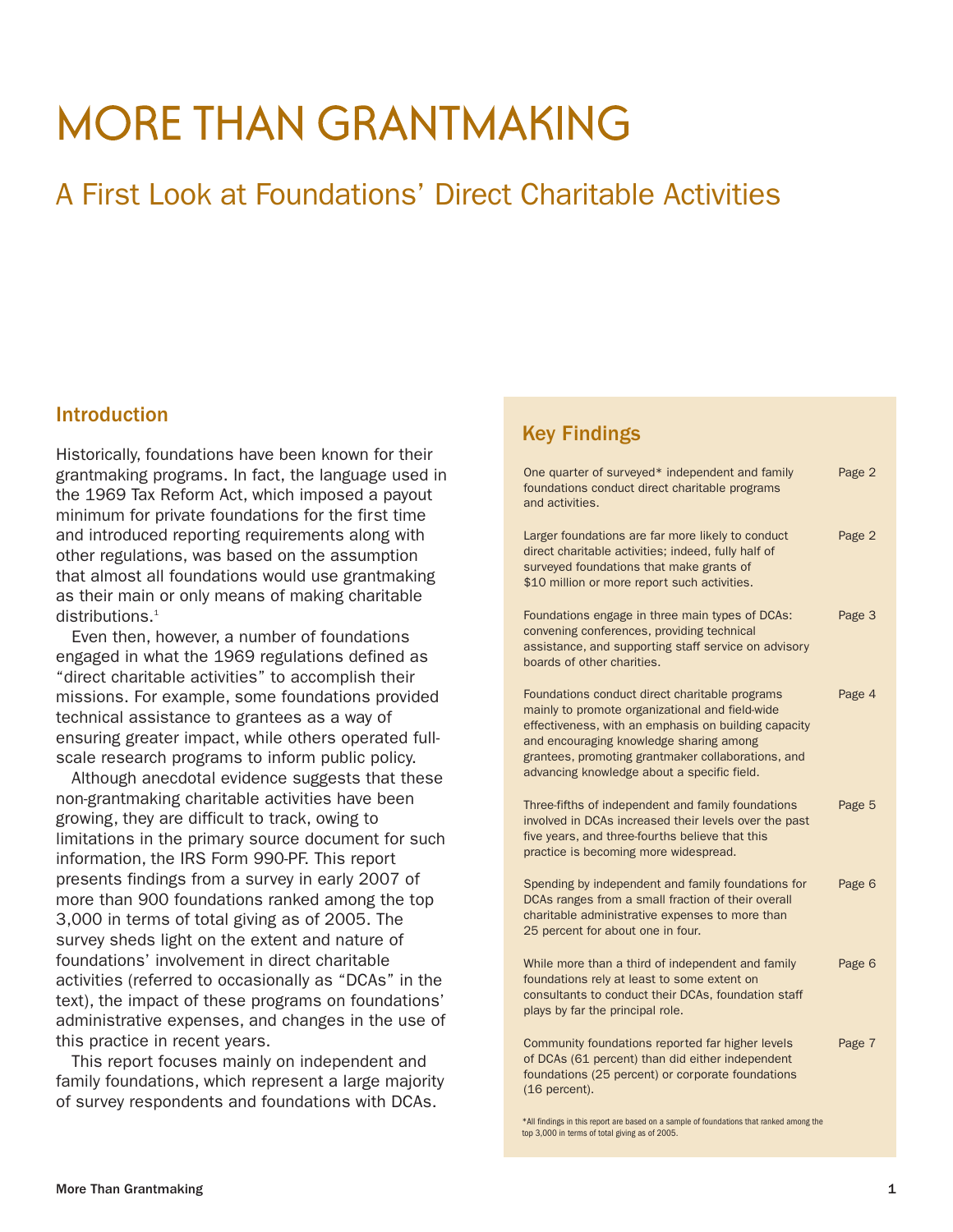## How Prevalent Are Direct Charitable Activities at Independent and Family Foundations?

Whether a foundation conducts DCAs depends to a large extent upon its size. The larger the foundation, the more likely it is to conduct charitable activities in addition to making grants. While 25 percent of the independent and family foundation survey respondents conduct DCAs, the share was 50 percent among those with giving of \$10 million or more and just 12 percent for those with giving of less than \$1 million (Figure 1).

## What About Community and Corporate Foundations?

As public charities, community foundations do not complete IRS Form 990-PF and are not required to report DCAs on Form 990. In our survey, DCAs were reported by 61 percent of community foundations, a much higher level than that reported by independent and family foundations (25 percent). But since their charitable expenditures are reported to the IRS differently from those of private foundations, community foundations are treated separately later in this report (see page 7).

Corporate foundations, which do file Form 990-PF, did not report sufficient levels of DCAs in the survey to permit separate analyses of these foundations in this report. Just 17 out of 105 large corporate foundations in the sample (16 percent) indicated that they engaged in DCAs.

#### **FIGURE 1. Independent Foundation Engagement in Direct Charitable Activities, by Foundation Size**

Does your foundation currently engage in DCAs?



Source: The Foundation Center, *More Than Grantmaking: A First Look at Foundations' Direct Charitable Activities,* 2007.

#### What Are Direct Charitable Activities?

The Internal Revenue Service provides a detailed listing of the types of direct charitable activities (DCAs) that private foundations may report. $<sup>2</sup>$  For the survey, these activities</sup> were grouped into seven categories:

- Convening educational conferences that are not limited to a foundation's own staff and board
- Providing technical assistance/training to grantees and other charitable organizations
- Supporting the service of foundation staff on advisory boards of other charities or public commissions
- Conducting research that goes beyond assessment of potential grants
- Publishing and disseminating reports on research findings, education, conferences, etc., of broad interest to the public
- Maintaining facilities used for direct services
- Operating direct service programs

Foundations were also able to write in other types of DCAs.

See page 9 of this report for additional details on how the Foundation Center gathered data on these activities.

#### Direct Charitable Activities: Selected Examples

*Examples of the non-grantmaking charitable activities of several foundations are highlighted throughout this report ( ). They illustrate the diverse kinds of DCAs conducted by U.S. foundations. The descriptions are derived from foundation reports, web sites, and tax returns, or from information provided directly to the Foundation Center for public reporting.*

➤ *The Annie E. Casey Foundation* seeks to foster public policies, human service reforms, and community supports that more effectively meet the needs of vulnerable children and families. It pursues its mission through a mix of grantmaking and direct service programs. Examples of the latter include Casey Family Services, the foundation's largest operating program, which provides a comprehensive range of services to vulnerable children, and KIDS COUNT, which collects and disseminates national and state-level data on the condition of children and families and tracks changes in indicators from year to year. Casey also provides technical assistance, consulting, and other outreach activities to grantee agencies working to build supportive communities that strengthen families.

Learn more at www.aecf.org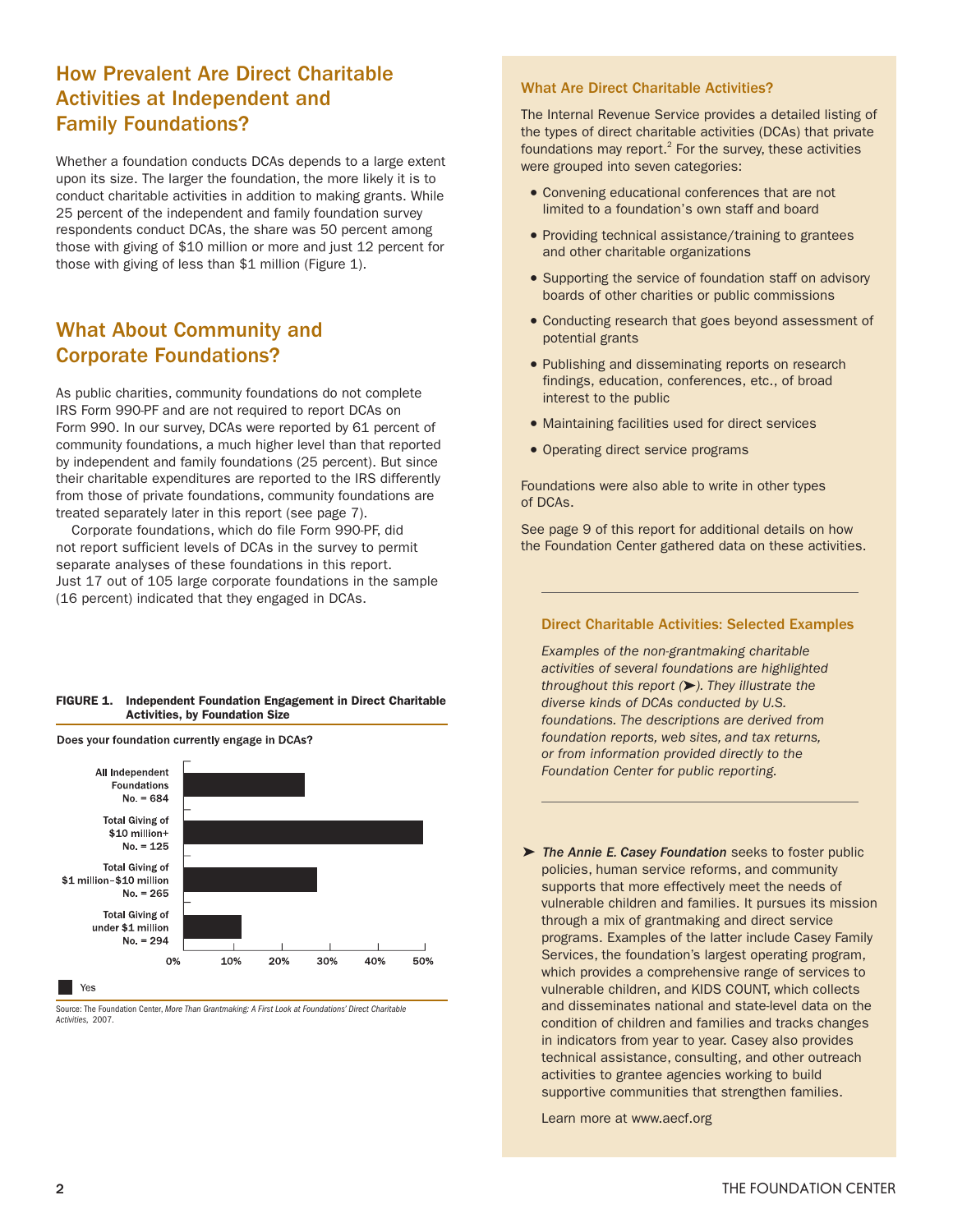## What Types of Direct Charitable Activities Do Foundations Conduct?

Foundations engage in three main types of non-grantmaking charitable activities: convening conferences and other events that serve a broad audience (reported by 72 percent of surveyed independent and family foundations that engage in DCAs), providing technical assistance and/or training to grantees (59 percent), and supporting the service of foundation staff on advisory boards of other charities or public commissions (50 percent) (Table 1 and Figure 2). In addition, roughly one-third of independent and family foundations (31 percent) cited research-related activities, such as conducting research that goes beyond the assessment of grants or publishing and disseminating reports of broad interest to the public.

What type(s) of direct charitable activities does your foundation engage in?

There is a very strong correlation between the size of a foundation and the range of DCAs in which it engages (see Table 1). Across most DCA categories, the largest foundations (those with annual giving of \$10 million or more) reported levels of activity that were 15 to 25 percentage points higher than those of the smallest foundations (annual giving of \$1 million or less) in the sample. For example, among independent and family foundations in the highest giving category, 75 percent convened educational conferences or other events, compared to 53 percent among those in the lowest giving category. In addition, nearly half (46 percent) of foundations in the largest giving category said they maintained facilities used for direct services, while none of the 36 independent and family foundations in the smallest giving category reported this practice.

#### **FIGURE 2. Types of Direct Charitable Activities for Independent Foundations**



Source: The Foundation Center, *More Than Grantmaking: A First Look at Foundations' Direct Charitable Activities,* 2007.

➤ *The California Endowment* seeks to expand access to affordable, quality health care for underserved individuals and communities and to promote improvements in the health status of all Californians. Among its largest direct charitable activities in 2005 was the One-e-App technology solution, a web-based system the endowment developed and implemented, which is designed to screen and enroll eligible individuals in California in publicly funded health and social service programs. It also engaged consultants to conduct evaluations of a few of its major programs for the purpose of collecting and disseminating information on promising practices, models, and outcomes; measuring progress toward outcomes; and providing technical assistance to grantees to build their capacity to evaluate their programs' successes and sustainability.

Learn more at www.calendow.org

#### **TABLE 1. Types of Direct Charitable Activities for Independent Foundations, by Foundation Size**

What type(s) of direct charitable activites does your foundation engage in?

|                                                                                                                              | Independent<br><b>Foundations</b><br>$No. = 173$ |      |            | <b>Total Giving of</b><br>\$10 million+ |     | <b>Total Giving of</b><br>\$1 million-<br>\$10 million<br>$No. = 74$ |     | <b>Total Giving</b><br><b>Under \$1 million</b> |  |
|------------------------------------------------------------------------------------------------------------------------------|--------------------------------------------------|------|------------|-----------------------------------------|-----|----------------------------------------------------------------------|-----|-------------------------------------------------|--|
|                                                                                                                              |                                                  |      | $No. = 63$ |                                         |     |                                                                      |     | $No. = 36$                                      |  |
|                                                                                                                              | No.                                              | %    | No.        | %                                       | No. | %                                                                    | No. | %                                               |  |
| Convening educational conferences or cultural events that are not limited to<br>foundation's own staff and board             | 124                                              | 71.7 | 47         | 74.6                                    | 58  | 78.4                                                                 | 19  | 52.8                                            |  |
| Providing technical assistance/training to grantees and other charitable organizations                                       | 102                                              | 59.0 | 44         | 69.8                                    | 40  | 54.1                                                                 | 18  | 50.0                                            |  |
| Supporting the service of foundation staff on advisory boards of other charities or<br>public commissions                    | 86                                               | 49.7 | 35         | 55.6                                    | 40  | 54.1                                                                 | 11  | 30.6                                            |  |
| Publishing and disseminating reports on research findings, educational conferences,<br>etc., of broad interest to the public | 54                                               | 31.2 | 23         | 36.5                                    | 23  | 31.1                                                                 | 8   | 22.2                                            |  |
| Conducting research that goes beyond assessment of potential grants                                                          | 53                                               | 30.6 | 22         | 34.9                                    | 24  | 32.4                                                                 | 7   | 19.4                                            |  |
| Maintaining facilities used for direct services                                                                              | 35                                               | 20.2 | 29         | 46.0                                    | 6   | 8.1                                                                  | 0   | 0.0                                             |  |
| Operating direct service programs                                                                                            | 13                                               | 7.5  | 6          | 9.5                                     | 4   | 5.4                                                                  | 3   | 8.3                                             |  |
| Other                                                                                                                        | 18                                               | 10.4 |            | 11.1                                    |     | 9.5                                                                  | 4   | 11.1                                            |  |

Source: The Foundation Center, *More Than Grantmaking: A First Look at Foundations' Direct Charitable Activities,* 2007.

#### More Than Grantmaking 3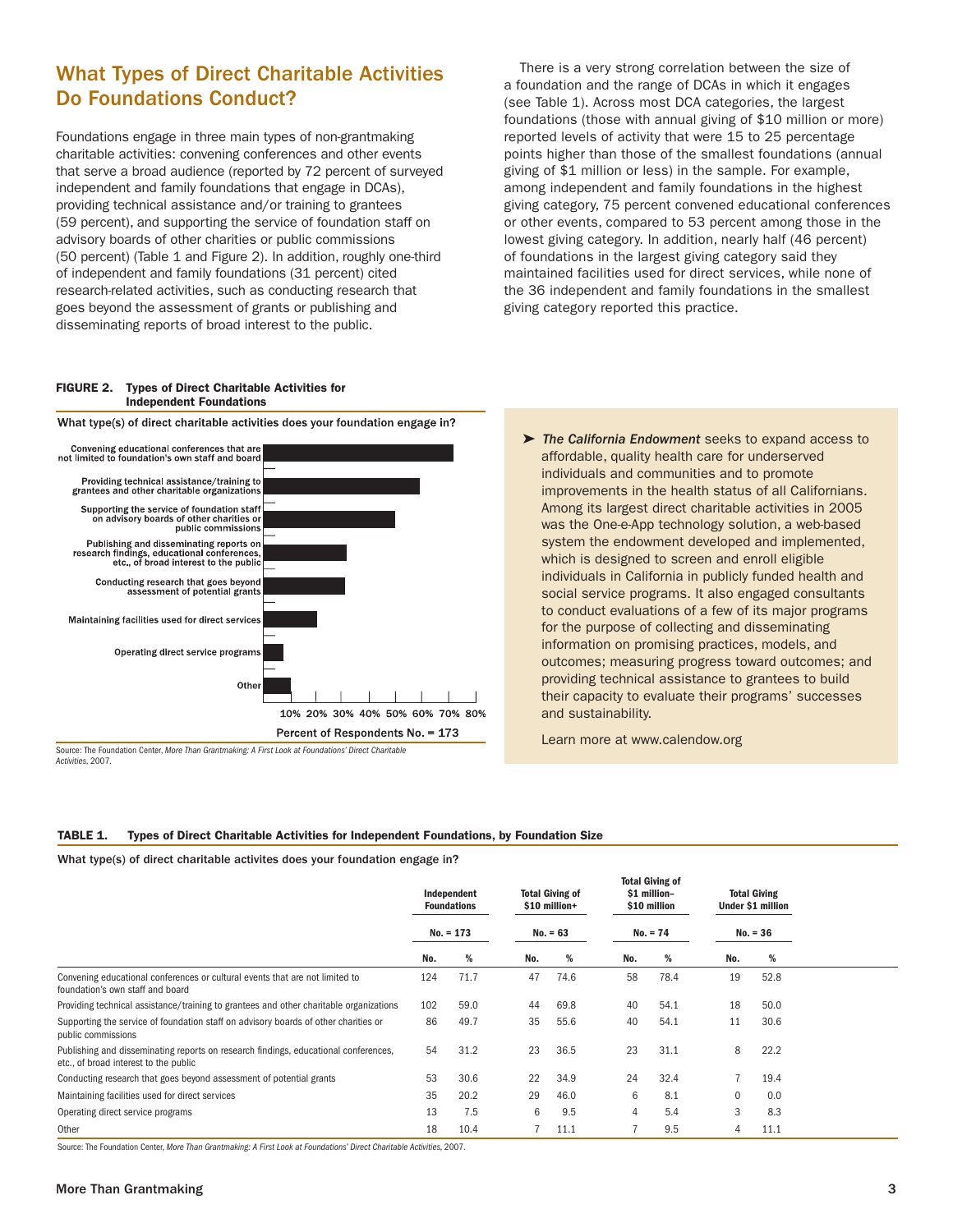## Why Do Foundations Conduct Direct Charitable Activities?

In their mission statements and reports, foundations focus primarily on the purposes of their *grantmaking* programs, such as increasing educational opportunities for disadvantaged youth or bringing about positive change in their communities. Less is said about the purposes of their *non-grantmaking* charitable programs, which may extend across program areas to support the infrastructure of their grantees.<sup>3</sup>

Foundations conduct non-grantmaking charitable programs for a wide range of reasons, mostly related to promoting organizational and field-wide effectiveness. Chief among these is building capacity among grantees. Some 77 percent of the independent and family foundations that conduct DCAs cited this goal (Table 2).

After capacity building, four additional purposes were mentioned by more than half of those surveyed:

• Encouraging grantees to share their knowledge and expertise (69 percent)

- Promoting collaboration among grantmakers with related interests (59 percent)
- Advancing knowledge about the field or a specific area of practice (57 percent)
- Improving the effectiveness of the philanthropic field (55 percent)

Informing public policy or promoting dialogue on policy issues was cited by about 40 percent of the foundations.

Not surprisingly, the larger the foundation, the more likely it was to report multiple reasons for engaging in DCAs. At least two-thirds of the independent and family foundations with annual giving of \$10 million or more cited the top five purposes (all but "informing public policy or promoting dialogue on policy issues") as reasons for their DCAs. Only the top two purposes, "building capacity among grantees" and "encouraging grantees to share their expertise and knowledge," were cited by more than half of surveyed foundations with less than \$1 million in annual giving.

#### **TABLE 2. Purposes of Direct Charitable Activities for Independent Foundations, by Foundation Size**

Why does your foundation engage in direct charitable activities?

|                                                                   | Independent<br><b>Foundations</b><br>$No. = 173$ |      | <b>Total Giving of</b><br>\$10 million+<br>$No. = 63$ |      | <b>Total Giving of</b><br>\$1 million-<br>\$10 million<br>$No. = 74$ |      | <b>Total Giving</b><br><b>Under \$1 million</b><br>$No. = 36$ |      |
|-------------------------------------------------------------------|--------------------------------------------------|------|-------------------------------------------------------|------|----------------------------------------------------------------------|------|---------------------------------------------------------------|------|
|                                                                   | No.                                              | %    | No.                                                   | %    | No.                                                                  | %    | No.                                                           | %    |
| To build capacity among grantees                                  | 133                                              | 76.9 | 50                                                    | 79.4 | 58                                                                   | 78.4 | 25                                                            | 69.4 |
| To encourage grantees to share their expertise and knowledge      | 119                                              | 68.8 | 48                                                    | 76.2 | 51                                                                   | 68.9 | 20                                                            | 55.6 |
| To promote collaboration among grantmakers with related interests | 102                                              | 59.0 | 44                                                    | 69.8 | 46                                                                   | 62.2 | 12                                                            | 33.3 |
| To advance knowledge about the field or practice area             | 98                                               | 56.6 | 43                                                    | 68.3 | 41                                                                   | 55.4 | 14                                                            | 38.9 |
| To improve effectiveness of the philanthropic field               | 95                                               | 54.9 | 43                                                    | 68.3 | 40                                                                   | 54.1 | 12                                                            | 33.3 |
| To inform public policy or promote dialogue on policy issues      | 69                                               | 39.9 | 36                                                    | 57.1 | 21                                                                   | 28.4 | 12                                                            | 33.3 |
| Other                                                             | 6                                                | 3.5  | 5                                                     | 7.9  | $\mathbf 0$                                                          | 0.0  |                                                               | 2.8  |

Source: The Foundation Center, *More Than Grantmaking: A First Look at Foundations' Direct Charitable Activities,* 2007.

➤ *El Pomar Foundation* supports charities in Colorado for public, educational, arts and humanities, health, and welfare purposes, including child welfare, the disadvantaged, and housing. Beyond grantmaking, the foundation directly conducts "community stewardship programs" in four broad mission areas: Nonprofit Effectiveness and Recognition, which includes operation of a conference center that serves nonprofits and governmental groups, an awards program, and office assistance; Leadership Development and Community Service, which includes a fellowship program for college graduates, a youth community service program, and a minority leadership program, among others; Community Outreach and Engagement, which supports an infrastructure for identifying important community issues, especially for underserved populations; and Historic Properties, which operates two properties open to the public.

Learn more at www.elpomar.org

➤ *The Rockefeller Brothers Fund* promotes social change that contributes to a more just, sustainable and peaceful world. Its programs are intended to develop leaders, strengthen institutions, engage citizens, build community, and foster partnerships among government, business, and civil society. One of its best-known operating programs is the Pocantico Conference Center, which provides a place where nonprofit and public-sector institutions can convene to discuss critical issues related to the fund's philanthropic program. In 2005, fifty-six conferences were hosted at the Center. The fund also maintains and operates the Pocantico Historic Area, which represents its single largest direct charitable activity; provides technical assistance to charities, governmental bodies, and committees; supports the service of staff on nonprofit organizations' boards, public commissions, and task forces; and administers its Fellowships for Minority Students Entering the Teaching Professions program.

Learn more at www.rbf.org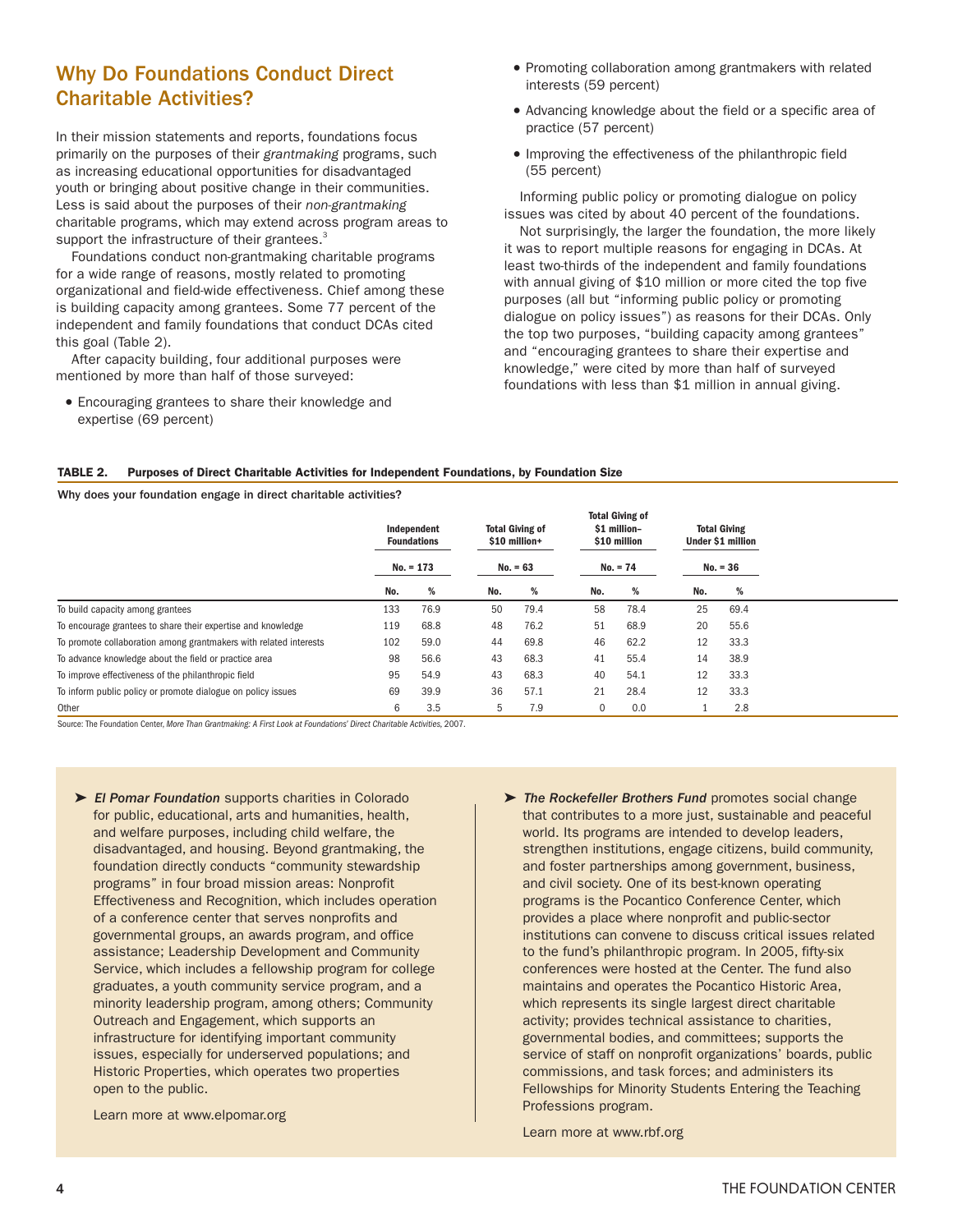## Have Direct Charitable Activity Levels Increased in Recent Years?

Foundations' DCAs have been increasing, according to survey respondents. About 60 percent of independent and family foundations said that their DCA levels have increased over the past five years (Figure 3). Another third (35 percent) stated that their levels have remained steady. In contrast, only 4 percent reported a decrease in DCAs. (Three percent did not answer the question.) These results varied little by foundation size.

Interestingly, younger foundations were among the most likely to report an increase in DCAs. Of independent foundations conducting direct charitable programs, more than 70 percent of those formed after 1989 (and a similar proportion of those formed between 1970 and 1989) reported increased activity, compared with just under half of the foundations created before 1969. One possible explanation for the difference is that younger foundations' resources are likely to be growing faster, enabling these organizations to develop a wider range of operational strategies. It also bears noting that many of the older endowed foundations experienced substantial losses in their assets in the early years of this decade. The fact that the vast majority of these funders reported either an increase in spending for direct charitable programs or no change suggests that these activities are a core part of the work of these established foundations. Providing technical assistance to grantees and directly conducting other types of activities may also be viewed as a way to leverage more limited grant dollars.

Whether or not their own level of direct charitable activity has risen in recent years, foundations strongly believe that this practice is becoming widespread. Three-quarters of the independent and family foundations that responded to this question said that more foundations are engaged in DCAs compared with five years ago.

Among the respondents who provided explanatory comments, the largest number pointed to increasing field-wide interest in building capacity among grantees and nonprofits and in helping grantmakers to become more effective. Specifically, respondents mentioned more collaborations and capacity-building activities among foundations in their area, an increase in the creation of nonprofit resource centers by foundations, and "better understanding of the need to improve performance and management and develop stronger executive talent in the nonprofit arena."





Source: The Foundation Center, *More Than Grantmaking: A First Look at Foundations' Direct Charitable Activities,* 2007. *A total of 168 independent foundations responded to this question.*

- ➤ *The Bill & Melinda Gates Foundation* works to reduce inequities and improve lives around the world. In developing countries, it focuses on improving health, reducing extreme poverty, and increasing access to technology in public libraries. In the U.S., the foundation seeks to ensure that all people have access to a great education and to technology in public libraries. In 2005, Gates' principal direct charitable activities focused on education and included providing consulting assistance to schools, sponsoring research on educational issues of interest to the field, and supporting evaluations to assist grantee organizations in assessing their progress on projects. In global health, the foundation convened a health summit, developed a health diagnostics forum, supported the development of collaboration for an AIDS vaccine discovery, and facilitated a national HIV prevention initiative. Gates also provided funds to 15 states to manage and administer public access hardware upgrades in libraries.
- ➤ *The Skoll Foundation* seeks to advance systemic change by investing in, connecting, and celebrating social entrepreneurs. The foundation engages in direct charitable activities through the Skoll Fund, a supporting organization associated with Community Foundation Silicon Valley. It also hosts and manages Social Edge, a web-based community with the mission to inform social entrepreneurs about news and opportunities, to educate them with a set of information resources in the field, and to connect them to each other and the broader community with tools and services that support their work.

Learn more at www.skollfoundation.org

Learn more at www.gatesfoundation.org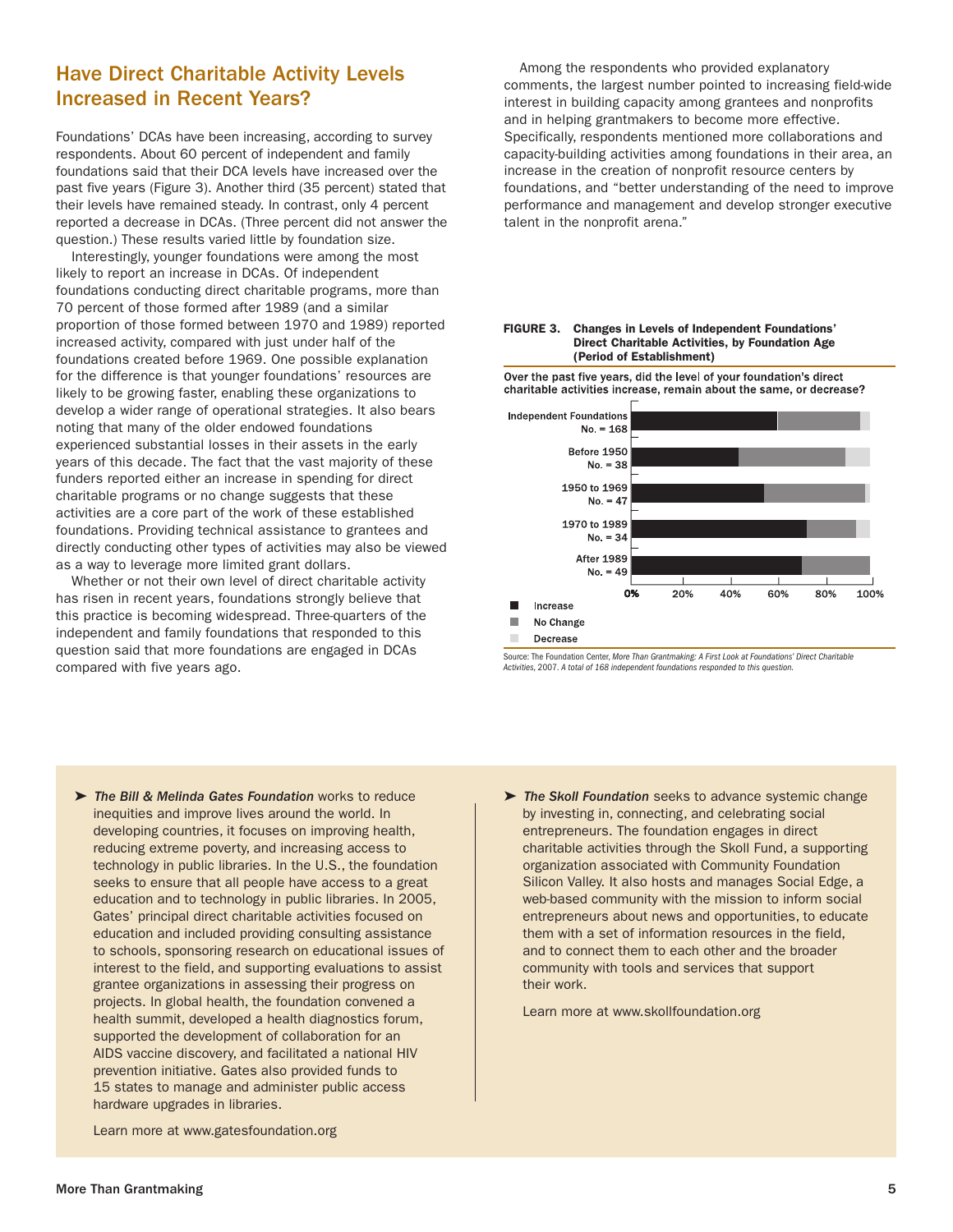## How Do Direct Charitable Activities Affect Foundations' Charitable Administrative Expenses?

Understanding the impact of DCA expenses on total charitable administrative expenses is essential to an informed analysis of spending patterns by foundations that conduct DCAs. Yet due to the limitations of Form 990-PF, mentioned earlier, it is difficult to get a complete and accurate picture of expenditures for DCAs and to determine their significance in overall charitable administrative costs. Although the survey did not ask foundations to specify the amount of their spending on DCAs, it did ask them to calculate such spending as a percentage of all charitable administrative expenses.<sup>4</sup>

Spending for DCAs ranges from a small fraction of surveyed foundations' overall charitable administrative expenses to a significant share. For about 60 percent of responding independent and family foundations that engage in DCAs, it represents less than 10 percent of total charitable administrative expenses. At the other end of the spectrum, DCA spending represents more than 25 percent of these expenses for about a quarter of the respondents (39 foundations) and 50 percent or more for 15 percent (23 foundations).

The smallest foundations in the sample tend to spend proportionately higher shares of their charitable administrative expenses for DCAs, suggesting that these operating programs may substitute for grantmaking. DCA-tototal charitable expense levels were also slightly higher for the very largest foundations; they were lower for mid-size foundations.

Who conducts foundations' direct charitable programs? Do they use staff, consultants, board members, or others? The answers to these questions have important implications for staff size, compensation levels, and expenditure levels for consultants and other contractors.

It is important to note that even though the survey targeted the top 3,000 foundations, about a quarter of the respondents overall do not have paid staff to carry out their charitable activities. In contrast, more than 95 percent of the foundations reporting DCAs employ paid staff. This finding suggests that having paid staff is a key requirement for operating DCA programs.

#### What are "charitable administrative expenses"?

Charitable administrative expenses are all expenditures related to carrying out a foundation's charitable mission, including expenses for grants administration, direct charitable activities, and general overhead costs. All operating costs that can be counted as part of the qualifying distributions that comprise a foundation's annual payout requirement are included. Because investment-related expenses do not count toward qualifying distributions, they are not included in charitable administrative expenses.

While 37 percent of the independent and family foundations rely at least to some extent on consultants to conduct their non-grantmaking charitable activities, paid staff plays by far the principal role (Table 3). Just under 91 percent of DCA makers reported that staff members are responsible for running these activities. About 23 percent rely on their board members, at least in part, to carry out their DCAs.

Staffing patterns for DCAs vary by foundation size. The largest foundations surveyed are by far the most likely to employ consultants in addition to using paid staff. The use of consultants decreases with foundation size—from 59 percent for the largest independent and family foundations in the sample (those with total annual giving of \$10 million or more) to 11 percent for those in the smallest giving category (\$1 million or less). In contrast, the smallest foundations, which include all but one of the unstaffed respondents, were the most likely to engage their board members in operating these activities (42 percent vs. 13 percent at the largest foundations).

Staffing patterns also vary by foundation age. Like the smallest foundations, the youngest foundations are by far the most likely to involve foundation board members in conducting their direct charitable programs. Among responding independent and family foundations established after 1989, nearly 30 percent said they engage board members in conducting DCAs, while among those established prior to 1950, just 15 percent use board members in this role.

#### **TABLE 3. Persons Involved in Conducting Foundations' Direct Charitable Activities for Independent Foundations, by Foundation Size**

Who conducts your direct charitable activities?

|                          |     | Independent<br><b>Foundations</b> |     | <b>Total Giving of</b><br>\$10 million+ |              | <b>Total Giving of</b><br>\$1 million-<br>\$10 million |     | <b>Total Giving</b><br><b>Under \$1 million</b> |
|--------------------------|-----|-----------------------------------|-----|-----------------------------------------|--------------|--------------------------------------------------------|-----|-------------------------------------------------|
|                          |     | $No. = 173$                       |     | $No. = 63$                              |              | $No. = 74$                                             |     | $No. = 36$                                      |
|                          | No. | %                                 | No. | %                                       | No.          | %                                                      | No. | %                                               |
| Foundation staff         | 157 | 90.8                              | 61  | 96.8                                    | 70           | 94.6                                                   | 26  | 72.2                                            |
| Consultants              | 64  | 37.0                              | 37  | 58.7                                    | 23           | 31.1                                                   | 4   | 11.1                                            |
| Foundation board members | 39  | 22.5                              | 8   | 12.7                                    | 16           | 21.6                                                   | 15  | 41.7                                            |
| Other                    | 8   | 4.6                               | 2   | 3.2                                     | $\mathbf{2}$ | 2.7                                                    | 4   | 11.1                                            |

Source: The Foundation Center, *More Than Grantmaking: A First Look at Foundations' Direct Charitable Activities,* 2007.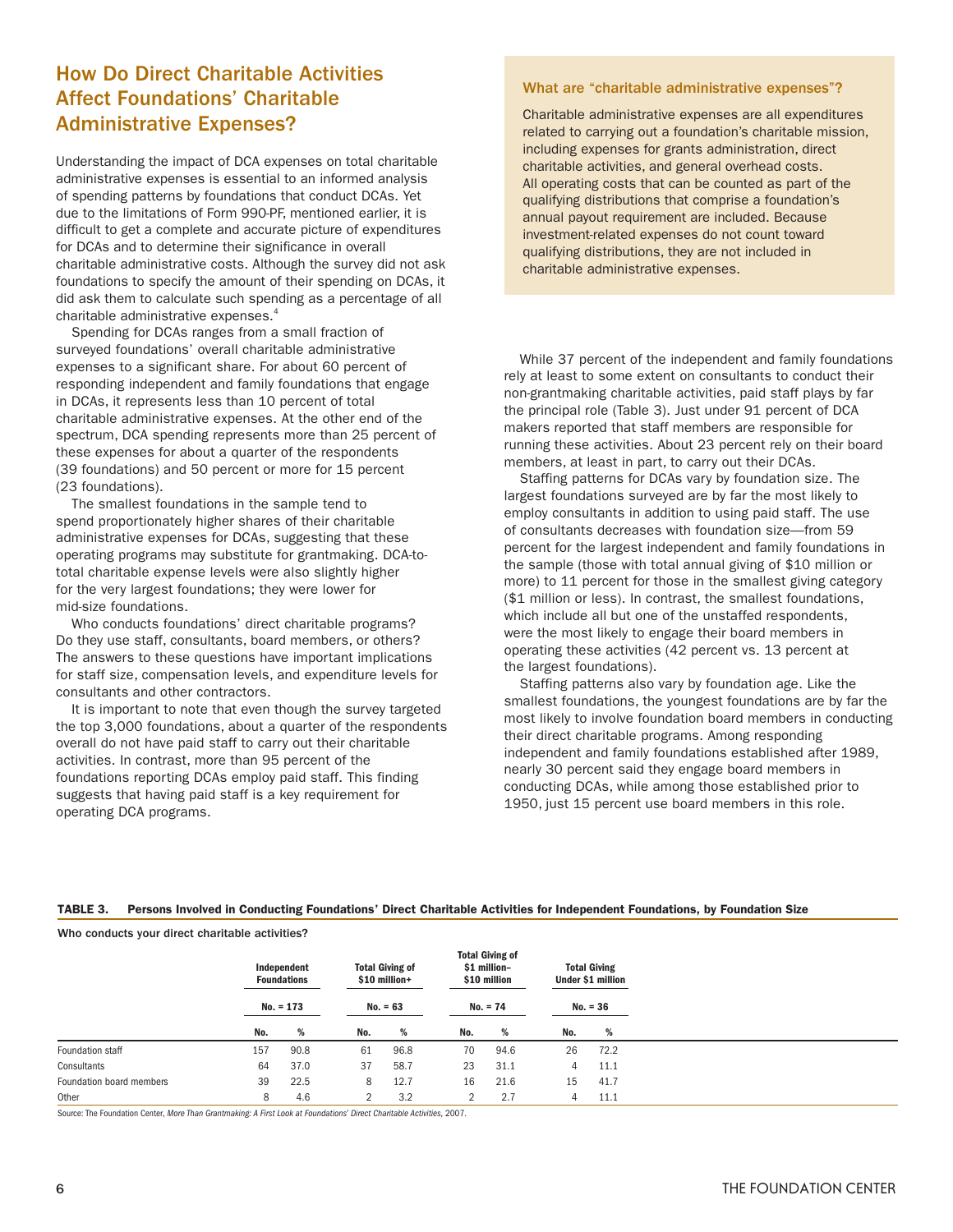## Direct Charitable Activities Conducted by Community Foundations

A vastly higher proportion of community foundations reported DCAs (61 percent) than of either independent foundations (25 percent) or corporate foundations (16 percent) (Figure 4). What might account for this difference?

By definition, a community foundation's mission as a public charity extends beyond grantmaking and may entail a range of activities, from convening groups on community issues to providing free space for nonprofits. As one respondent said, "Community foundations have the ability to create change through community leadership as well as by grants."

By contrast, independent and corporate foundations may view their roles more narrowly. Also, they may lack the staff needed to operate programs. Whereas all but a few community foundations have paid staff, private foundations may rely on board members or consultants to operate their charitable programs.

Some key findings regarding DCAs at community foundations:

- Compared to independent and family foundations, community foundations reported slightly higher levels of engagement in "providing technical assistance to grantees and other charitable organizations" (69 percent vs. 59 percent); across all other types of DCAs, there was little difference between levels of engagement reported by community foundations and independent foundations.
- Community foundations were also more likely than independent or family foundations to say that "improving the effectiveness of the philanthropic field" was a reason for their engaging in DCAs (73 percent vs. 55 percent) (Table 4), while independent and family foundations were significantly more likely to cite "encouraging grantees to share their expertise and knowledge" as a goal of their DCAs (69 percent vs. 46 percent).
- Community foundations were the most likely survey responders to report increases in DCAs over the past five years (75 percent).
- Community foundations reported lower levels of direct charitable expenses relative to all charitable administrative expenses. While a quarter of the independent foundations engaged in DCAs indicated that DCAs account for at least 25 percent of their overall charitable administrative expenses, just 6 percent of community foundations reported comparable proportions of DCA-related expenses.

#### **FIGURE 4. Foundation Engagement in Direct Charitable Activities, by Foundation Type**

Does your foundation currently engage in direct charitable activities?



Source: The Foundation Center, *More Than Grantmaking: A First Look at Foundations' Direct Charitable Activities,* 2007.

#### **TABLE 4. Purposes of Direct Charitable Activities for Community Foundations, by Foundation Size**

Why does your foundation engage in direct charitable activities?

|                                                                   |     | <b>Community</b><br><b>Foundations</b><br>$No. = 80$ |     | <b>Total Giving of</b><br>\$10 million+<br>$No. = 25$ |                | <b>Total Giving of</b><br>\$1 million-<br>\$10 million<br>$No. = 34$ |     | <b>Total Giving</b><br>Under \$1 million<br>$No. = 21$ |  |
|-------------------------------------------------------------------|-----|------------------------------------------------------|-----|-------------------------------------------------------|----------------|----------------------------------------------------------------------|-----|--------------------------------------------------------|--|
|                                                                   | No. | %                                                    | No. | %                                                     | No.            | %                                                                    | No. | %                                                      |  |
| To build capacity among grantees                                  | 64  | 80.0                                                 | 21  | 84.0                                                  | 25             | 73.5                                                                 | 18  | 85.7                                                   |  |
| To improve effectiveness of the philanthropic field               | 58  | 72.5                                                 | 19  | 76.0                                                  | 25             | 73.5                                                                 | 14  | 66.7                                                   |  |
| To promote collaboration among grantmakers with related interests | 54  | 67.5                                                 | 21  | 84.0                                                  | 20             | 58.8                                                                 | 13  | 61.9                                                   |  |
| To advance knowledge about the field or practice area             | 45  | 56.3                                                 | 18  | 72.0                                                  | 18             | 52.9                                                                 | 9   | 42.9                                                   |  |
| To encourage grantees to share their expertise and knowledge      | 37  | 46.3                                                 | 11  | 44.0                                                  | 15             | 44.1                                                                 | 11  | 52.4                                                   |  |
| To inform public policy or promote dialogue on policy issues      | 29  | 36.3                                                 | 14  | 56.0                                                  | 10             | 29.4                                                                 | 5   | 23.8                                                   |  |
| Other                                                             | 3   | 3.8                                                  | 0   | 0.0                                                   | $\overline{2}$ | 5.9                                                                  |     | 4.8                                                    |  |

Source: The Foundation Center, *More Than Grantmaking: A First Look at Foundations' Direct Charitable Activities,* 2007.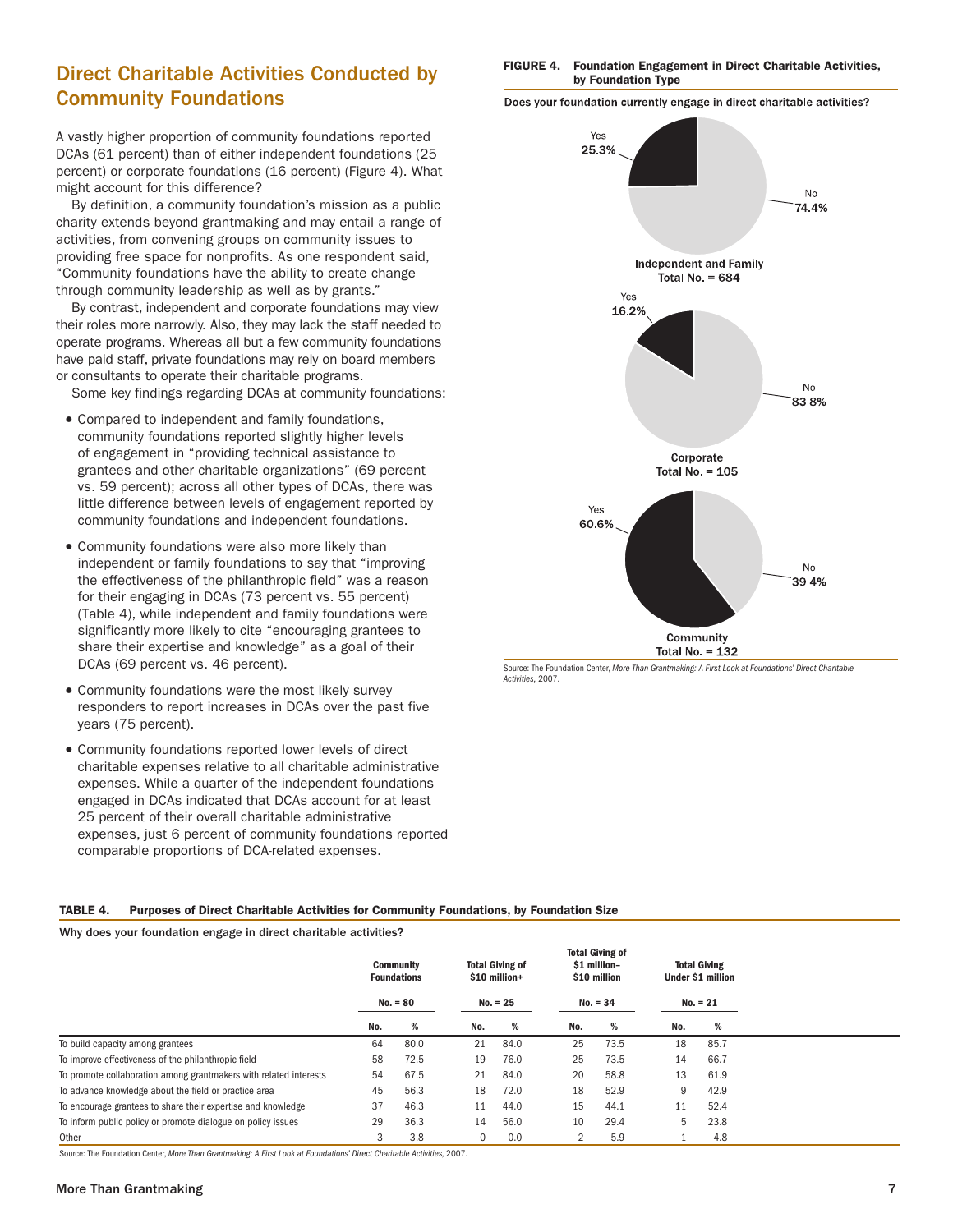## **Conclusions**

Based on the findings from this survey, it appears very likely that the practice of foundations augmenting their grantmaking with direct charitable programs will continue to grow in the near future. Older independent foundations with established, formal operating programs have not decreased their activity levels over the past five years. In fact, spending on DCAs has increased for roughly half of these older (and often larger) foundations. At the same time, many younger foundations have only recently started non-grantmaking charitable programs. As their resources grow, these foundations can be expected to diversify the programs that they conduct directly and to increase spending on them.

These younger foundations represent the largest group included in the survey, and their number is expanding rapidly.<sup>5</sup> Younger foundations are already more likely to engage in DCAs, and the vast majority of them believe that the practice of directly conducting programs is increasing for the field overall. This perception may be associated with a trend among younger donors—regardless of the philanthropic vehicle they choose—to take a more hands-on approach to their philanthropic work. Creating a foundation-administered program represents one way to be more actively involved in achieving results.

New foundations are not alone in sensing an increase in the practice of DCAs. At least three-fourths of the responding independent foundations from all age and size groups said that more foundations are engaged in conducting charitable programs compared with five years ago. The two main reasons for this growth, according to respondents, are an increasing interest in capacity building for nonprofits and heightened focus among foundations on becoming more effective, in both their grantmaking and their non-grantmaking programs.

As DCAs become more common in the foundation field, these activities can be expected to have an increased impact on charitable administrative expense levels.<sup>6</sup> For some foundations, these expenses already represent a significant portion of overall charitable administrative expenses. Yet, Form 990-PF currently is not a reliable source of information on foundations' direct charitable programs. Moreover, current reporting fails to show the relationship between expenditures for these charitable programs and charitable administrative expenses overall.

➤ *The Seattle Foundation* seeks to improve the quality of life in its community through grants in the areas of basic needs, health and wellness, education, the economy, arts and culture, neighborhoods and communities, and the environment. The foundation engages in direct charitable activities related mainly to its role as a community leader and convener. For example, the foundation seeks to foster collaborations with other philanthropic organizations in support of activities that lead to healthy outcomes for local residents and offers its expertise to strengthen these collaborations; and hosts convenings of nonprofit staff, community leaders, donors, and other experts to discuss important issues and build a stronger community network. The foundation also continually gathers and shares information about local needs, leading to the creation of its seven-element Healthy Community framework.

Learn more at www.seattlefoundation.org

In the interest of promoting greater transparency and to facilitate the monitoring of foundations' expenses, the Internal Revenue Form 990-PF should be revised to more accurately account for direct charitable activity expenses. To that end, in 2005 the Independent Sector's Panel on the Nonprofit Sector made recommendations to the Internal Revenue Service for changes in Form 990-PF, including separate reporting of expenditures related to DCAs and clear instructions and definitions to facilitate consistent reporting of grants, grantrelated administrative costs, DCAs, and general overhead expenses.<sup>7</sup> The implementation of these suggested changes would go a long way toward improving understanding about foundations' DCAs and the link between grantmaking and nongrantmaking charitable activities.

#### **Endnotes**

- 1. See Montgomery-Talley, La June and William C. Richardson. "How a Common Language and Consistent Financial Reporting Practices Could Enhance the Sector," *New Directions for Philanthropic Fundraising*, Volume 45, Fall 2005.
- 2. *Internal Revenue Service. Instructions for Form 990-PF (2006).* Retrieved April 3, 2007, from Internal Revenue Service Web site: http://www.irs.gov/instructions/i990pf/ch02.html#d0e4459.
- 3. See Backer, Thomas E. et al. Exploring Foundation Financial Investments in Nonprofit Capacity<br>Building. Encino, CA: Human Interaction Research Institute, 2006. Available from http://<br>www.humaninteract.org/images/finalre
- 4. For private foundations, Form 990-PF, Pt. 1, line 24, column d; for community foundations, Form 990, Pt. 2, column b, line 44 minus lines 22 and 23.
- 5. According to the 2007 edition of the Foundation Center's report, *Foundation Growth and Giving* Est*imate*s, the foundation community grew by 5 percent in 2005, adding 3,359 foundations. This<br>was the highest growth rate reported in the last four years and appears to signal a return to the<br>healthy growth rates of the the Foundation Center has establishment information, foundations formed since 1990 now represent fully half.
- 6. As reported in *Foundation Expenses and Compensation: How Operating Characteristics Influence Spending* (2006; Urban Institute, Foundation Center, GuideStar), staffed independent foundations, that engaged in direct charitable activities had higher median charitable administrative expense-to-<br>qualifying distribution ratios than those that did not (pg. 18). Community foundations that operated<br>their own charitable did not (pg. 26). (Qualifying distributions includes grants, charitable administrative expenses and other disbursements that count toward the payout requirement for private foundations.)
- 7. These recommendations were included in the Panel's Final Report to Congress and the Nonprofit 2005). Recommendations were based on the work of the 990-PF Task Force. The Task Force, in turn, studied the recommendations of the Foundation Financial Officers Group (FFOG), which represents mainly large foundations. FFOG worked intensively with its members and a consultant over a few<br>vears to develop proposals for revising Form 990-PF, including specific recommendations aimed at years to develop proposals for revising Form 990-PF, including specific recommendations aimed at improving the reporting of direct charitable activities and the public's understanding of how these activities relate to foundations' overall charitable work. The Task Force met again in 2006 to take the recommendations a step further and to focus on additional changes to the 990-PF. Sector, "Strengthening Transparency, Governance, and Accountability of Charitable Organizations" (June

➤ *The Marin Community Foundation (MCF)* works to help improve the human condition, embrace diversity, promote a humane and democratic society, and enhance the quality of life in its community. In addition to its grantmaking activities, the foundation regularly convenes diverse groups, including government agencies, schools, nonprofits, and other foundations, to work on common community issues, such as homelessness. MCF also provides technical assistance to nonprofits, e.g., to improve their fundraising capacity; educates the general public on current social issues; provides meeting space for local nonprofits; and promotes and facilitates widespread community support in response to emergency needs. Finally, MCF operates the Philanthropy Resource Center, which helps people and businesses plan and execute their philanthropic activities*.*

Learn more at www.marincf.org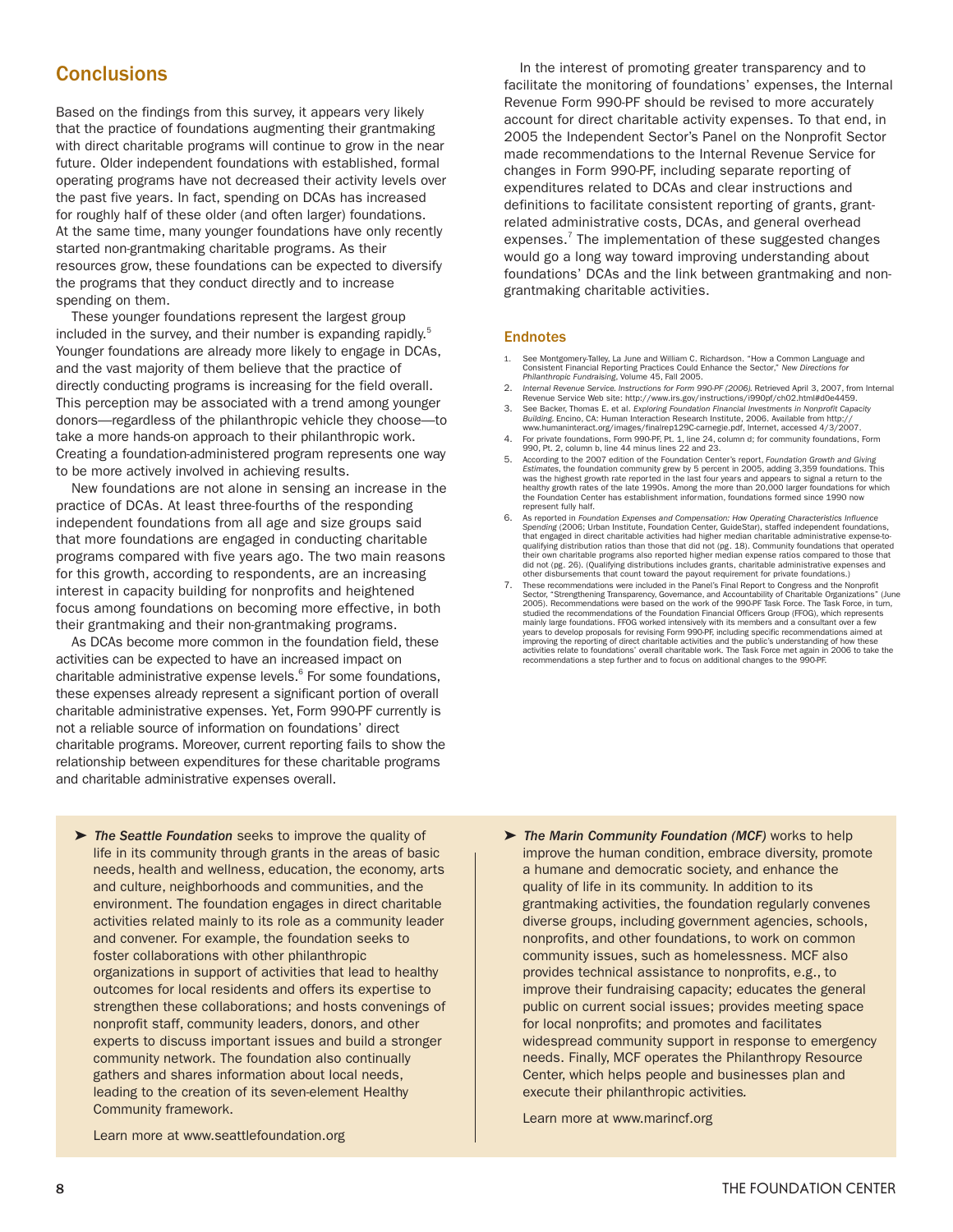## Methodology and Sample Characteristics

Assessing the extent to which private foundations are conducting DCAs is hampered by the limitations of Form 990-PF and by confusion and inconsistency in foundation reporting.<sup>1</sup> Measuring community foundation involvement is even more challenging, since public charities do not report these particular non-grantmaking activities separately on Form 990. To learn more about the extent and nature of foundations' engagement in DCAs, the Foundation Center included a set of questions on this topic in its 2007 annual "Foundation Giving Forecasting Survey." The confidential survey, which targeted roughly 3,000 of the largest private and community foundations nationwide, was conducted from January through March 2007. The sampling frame included the top 800 independent foundations in the country (by total giving), the top 400 corporate foundations, the top 150 community foundations, and the top 25-50 foundations in each state.

A total of 921 foundations (32 percent) provided usable responses. Of those, 270 indicated that they conduct DCAs.

**Types of Foundations—Nearly 75 percent of the 921 survey** respondents are independent and family foundations (N=684). Community foundations represent 14 percent of respondents (N=132), and corporate foundations comprise 11 percent (N=105).

*Foundation Size—*Although the sample includes most of the nation's largest foundations, survey respondents fall into a wide range of giving groups (Table 5). Of the 921 respondents, the largest share (43 percent; N=391) gave between \$1 million and \$10 million in the latest year reported (2005 for most), while the second largest share (38 percent; N=350) gave under \$1 million in grants. Roughly 20 percent of respondents gave \$10 million or more (N=180), and 87 of those funders gave more than \$25 million. By asset size, the majority of survey respondents (61 percent) had assets of less than \$50 million. Among the 270 reporting DCAs, however, nearly 58 percent (N=156) had assets greater than \$50 million, and 26 of those foundations had assets of \$1 billion or more.

*Staffed vs. Unstaffed Foundations—*Although the survey targeted larger foundations, nearly a quarter of the foundations surveyed do not have paid staff (Table 6). Compared with the survey sample overall, the 270 foundations that reported DCAs were far more likely to employ staff (all but ten reported having paid staff).

*Foundation Age—*A breakdown of the overall survey sample by age shows that the largest share of respondents (30 percent) are foundations formed after 1989 (Table 7), followed by those formed between 1970 and 1989. The oldest foundations represent the smallest grouping (17 percent). Age patterns are similar for the foundations reporting DCAs.

1. Private foundations are asked to list their four largest direct charitable programs on Form<br>990, Pt. IX-A. The form does not record a sum total of direct charitable activity expense, nor<br>does it provide a way to separat professional fees, from overall charitable expense items. In addition to the form's limitations, the use of Pt. IX-A is poorly understood by foundations. According to the 2006 Foundation<br>Expenses and Compensation study cited earlier, many foundations mistakenly, use Pt. IX-A to<br>describe their grant programs. On the ot *Foundation Location—*Roughly one-fourth of the 921 respondents are based in each of the four major regions: South (27 percent), Midwest (27 percent), Northeast (26 percent), and West (21 percent). Among the 270 respondents that reported DCAs, the distribution is similar, although slightly more respondents with DCAs are from the South and West and slightly fewer from the Northeast and Midwest.

#### **TABLE 5. Survey Respondents by Range of Overall Giving**

|                           | <b>All Funders</b> |             | <b>Funders Reporting</b><br><b>Direct Charitable</b><br><b>Activities</b> |       |  |  |
|---------------------------|--------------------|-------------|---------------------------------------------------------------------------|-------|--|--|
|                           | $No. = 921$        | $No. = 270$ |                                                                           |       |  |  |
| Giving Range <sup>1</sup> | No.                | %           | No.                                                                       | %     |  |  |
| \$10 million+             | 180                | 19.5        | 94                                                                        | 34.8  |  |  |
| \$1 million-\$10 million  | 391                | 42.5        | 116                                                                       | 43.0  |  |  |
| Under \$1 million         | 350                | 38.0        | 60                                                                        | 22.2  |  |  |
| <b>Total</b>              | 921                | 100.0       | 270                                                                       | 100.0 |  |  |

Source: The Foundation Center, *More Than Grantmaking: A First Look at Foundations' Direct Charitable Activities,* 2007.

<sup>1</sup>Giving figures based on latest fiscal year reported (2005 for most foundations).

#### **TABLE 6. Survey Respondents: Staffed vs. Unstaffed**

|                  |     | <b>All Funders</b> |             | <b>Funders Reporting</b><br><b>Direct Charitable</b><br><b>Activities</b> |  |  |  |
|------------------|-----|--------------------|-------------|---------------------------------------------------------------------------|--|--|--|
|                  |     | $No. = 921$        | $No. = 270$ |                                                                           |  |  |  |
|                  | No. | %                  | No.         | %                                                                         |  |  |  |
| <b>Staffed</b>   | 703 | 76.3               | 260         | 96.3                                                                      |  |  |  |
| <b>Unstaffed</b> | 218 | 23.7               | 10          | 3.7                                                                       |  |  |  |
| <b>Total</b>     | 921 | 100.0              | 270         | 100.0                                                                     |  |  |  |

Source: The Foundation Center, *More Than Grantmaking: A First Look at Foundations' Direct Charitable Activities,* 2007.

#### **TABLE 7. Survey Respondents by Period of Establishment**

|                                          |     | <b>All Fundes</b><br>$No. = 913$ | <b>Funders Reporting</b><br><b>Direct Charitable</b><br><b>Activities</b><br>$No. = 268$ |       |  |
|------------------------------------------|-----|----------------------------------|------------------------------------------------------------------------------------------|-------|--|
| <b>Establishment Period</b> <sup>1</sup> | No. | %                                | No.                                                                                      | %     |  |
| <b>Before 1950</b>                       | 153 | 16.6                             | 52                                                                                       | 19.4  |  |
| 1950 to 1969                             | 234 | 25.4                             | 59                                                                                       | 22.0  |  |
| 1970 to 1989                             | 258 | 28.0                             | 74                                                                                       | 27.6  |  |
| <b>Since 1990</b>                        | 268 | 30.0                             | 83                                                                                       | 31.0  |  |
| <b>Total</b>                             | 913 | 100.0                            | 268                                                                                      | 100.0 |  |

Source: The Foundation Center, *More Than Grantmaking: A First Look at Foundations' Direct Charitable Activities,* 2007.

<sup>1</sup>Establishment data was not available for eight foundations (two of these foundations reported DCAs). The number above each bar indicates the number of foundations formed in that period and still active in 2002–2005.